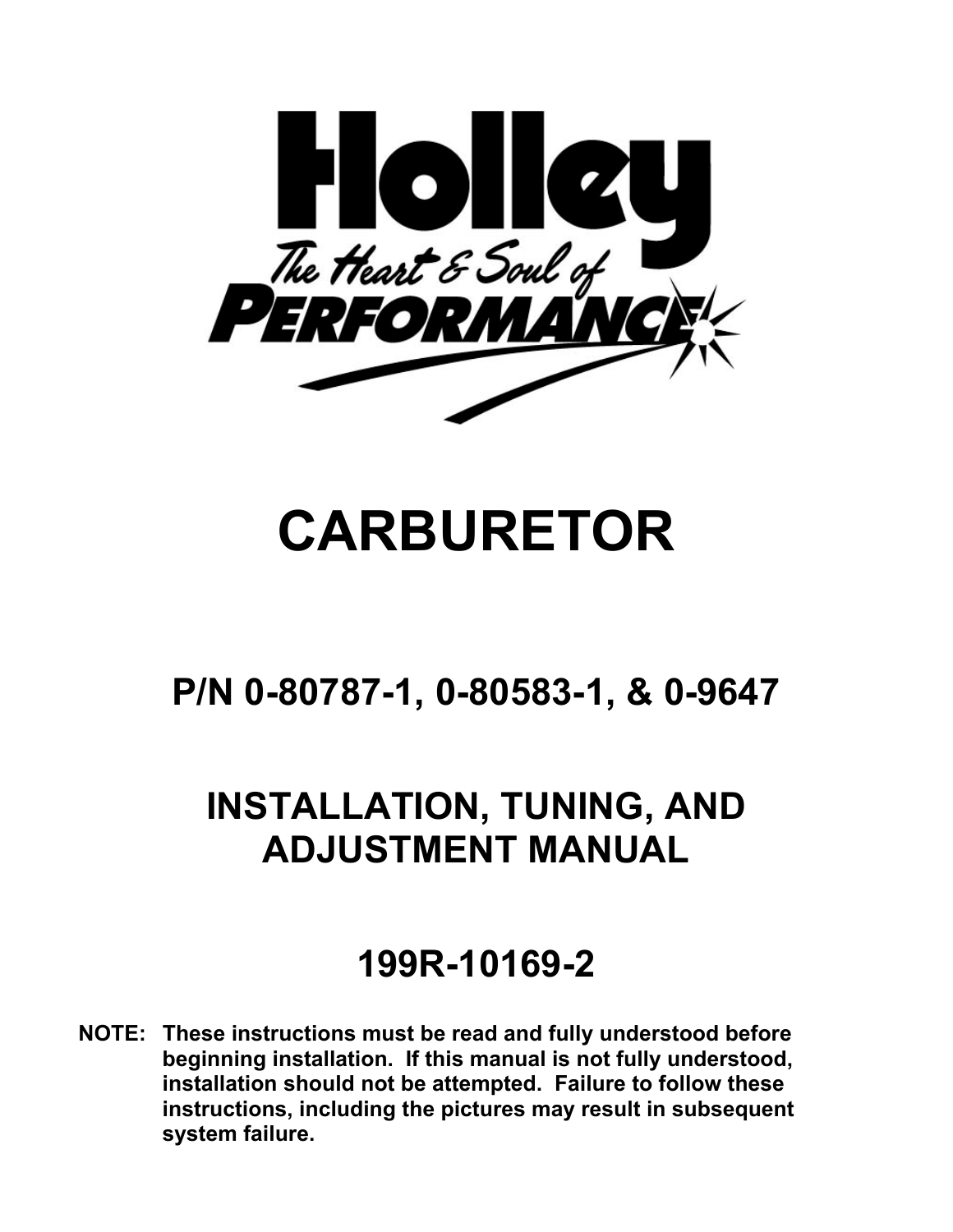# **TABLE OF CONTENTS:**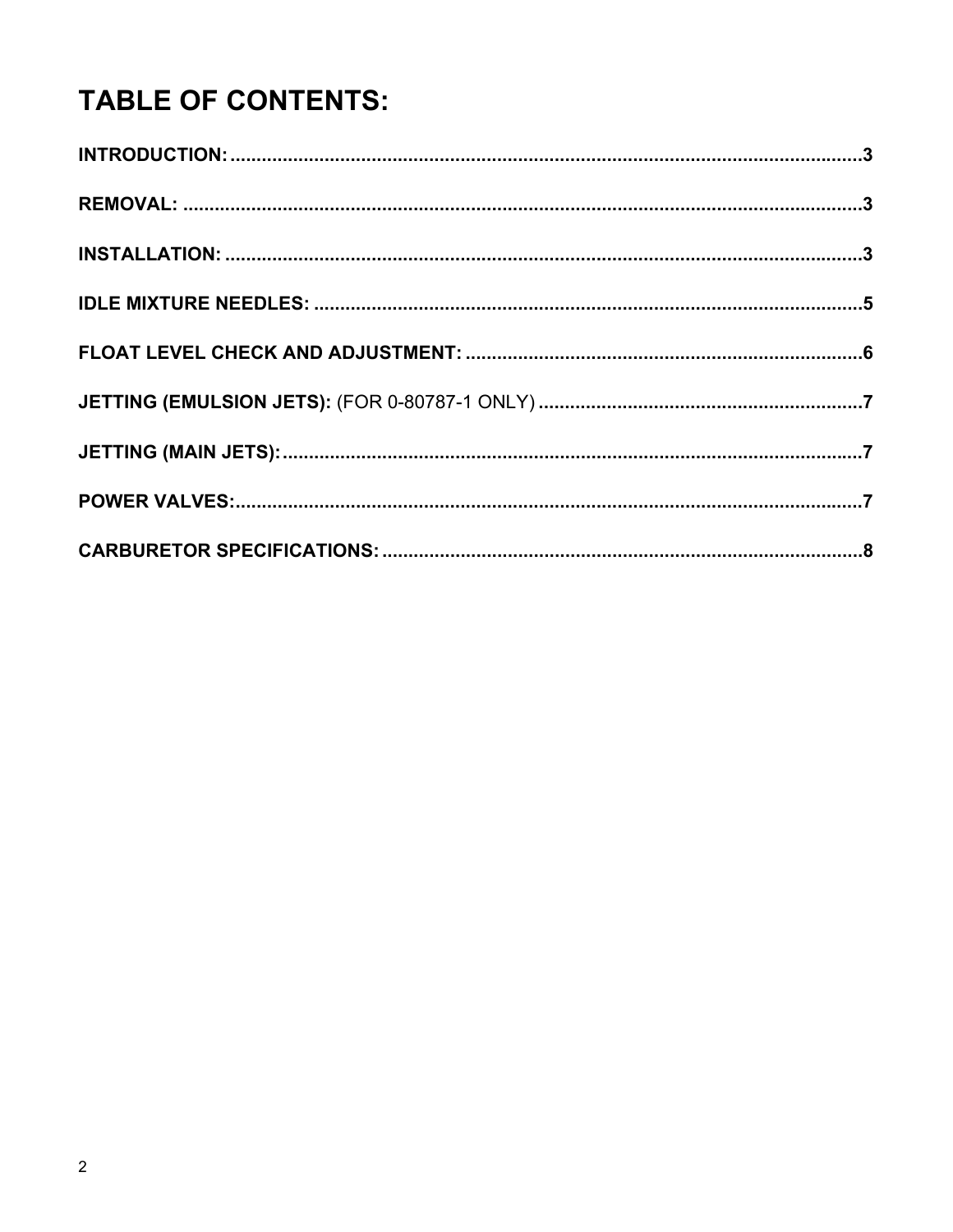### <span id="page-2-0"></span>**INTRODUCTION:**

**CONGRATULATIONS** on your purchase of a Holley carburetor! We feel that you have purchased the finest performance carburetor manufactured today. Should you need information or parts assistance, please contact our Technical Service Department at 1-270-781-9741, Monday through Friday, 7 a.m. to 5 p.m. CST. Please have the part number of the product you purchased on hand when you call.

In Holley's quest for maximum performance and tuneability, this carburetor (0-80787-1) has been updated with a new metering block with changeable emulsion bleeds. This allows you to tune your fuel curve to match your engine's performance.

**NOTE:** The 0-80787-1, 0-80583-1, and 0-9647 are designed as universal-type, 2-barrel racing carburetors.

#### **To preserve the warranty, these instructions must be read and followed thoroughly before and during installation.**

**NOTE:** These carburetors are not designed to meet any emission requirements for 1968 and later applications. Therefore, they should be used only for competition/off road vehicles or vehicles that are not required to comply with late model exhaust emission standards.

### <span id="page-2-1"></span>**REMOVAL:**

- 1. Remove the air cleaner.
- 2. Carefully disconnect the fuel line.
- 3. Remove the carburetor.
- **WARNING: Carefully protect the open end of the fuel lines, so that no foreign particles can enter. Wrap the end of the fuel line with a clean lint-free cloth.**

### <span id="page-2-2"></span>**INSTALLATION:**

- 1. Install the carburetor-mounting studs (not provided) in the proper location on the intake manifold carburetor flange.
- 2. Place the new carburetor flange gasket, provided with the carburetor, in the proper position on the intake manifold.
- 3. Place the carburetor on top of the flange gasket on the manifold. Install the hold down nuts and snug down progressively in a "crisscross" pattern (60-80 in./lbs.), as shown in Figure 1.



**Figure 1—Carburetor torque sequence (all Holley carburetors)**

#### **WARNING: Overtightening may result in a warped or cracked carburetor throttle body.**

4. Before connecting the linkage, operate the throttle lever to assure the correct travel (no sticking or binding), by opening to wide-open throttle and back to closed throttle several times. Correct any sticking or binding conditions before proceeding.

#### **WARNING: Any sticking, binding, or other interference in the throttle linkage could result in uncontrolled engine speed. This could result in engine damage or personal injury.**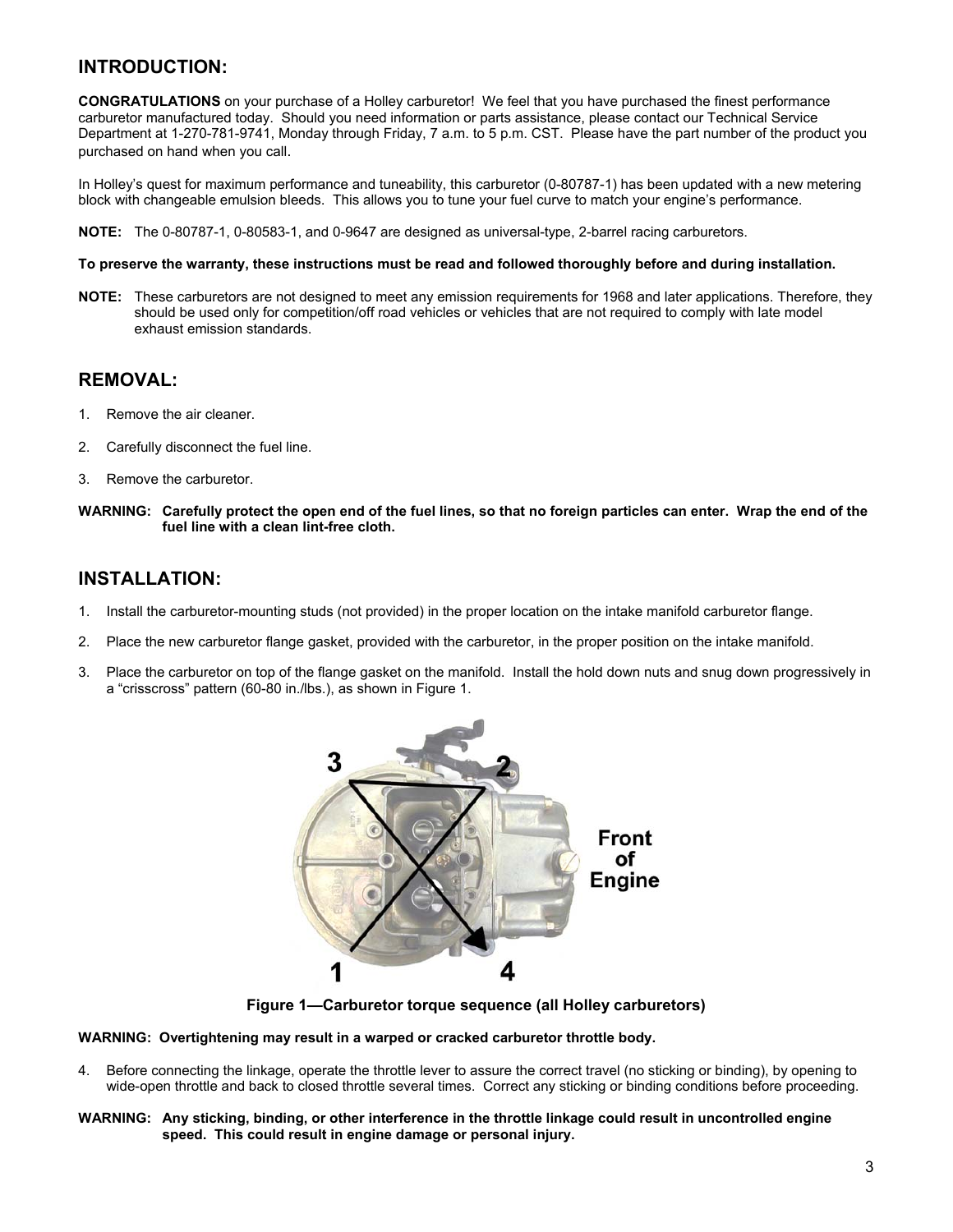**NOTE: With the engine turned off**, have an assistant slowly press the accelerator pedal to the floor, while you watch the throttle for any sticking or binding. Correct any sticking or binding conditions before proceeding. Also ensure that you are reaching full throttle. Many performance problems are traced to partial throttle openings from improperly adjusted linkage.

#### **WARNING: During the fuel line installation, DO NOT allow any foreign particles to enter the fuel lines, which could then cause flooding and may result in a fire.**

If the installation requires cutting the metal fuel line, cut the fuel line with a good tube cutter. This will minimize the chance of producing metal chip particles. If a hacksaw must be used, then the metal chips must be removed.

- **WARNING: In all cases where the fuel line has been cut, it is essential that it be clean to ensure that no metal particles enter the fuel bowl after the new carburetor installation. Remove the fuel line at the pump and blow the line clean with compressed air. DO NOT use the procedure where the coil wire is disconnected, the engine cranked for a few revolutions, and the fuel collected in a container. This procedure is unsafe, because sparking can occur either at the coil or at the distributor end of the coil wire and ignite any fuel spilled in the engine compartment.**
- **CAUTION:** The use of a quality in line fuel filter, such as Holley P/N 162-523 is mandatory as a safeguard against possible flooding, which could result from unfiltered particles becoming lodged between the fuel inlet needle and its seat. This can result in a fire, if a spark is present or a backfire occurs in the engine compartment. Air cleaner filter elements should be blown clean with compressed air at 6,000 miles and replaced at 12,000 miles to assure maximum protection. Now would be the perfect time to upgrade to a Holley Powershot air filter (Holley P/N 120- 146).
- 5. Start the engine and check the fuel lines and inlet fitting for possible leaks.

**NOTE:** The recommended fuel pressure is 5-7 psi. Fuel pressure should never be higher than 9 psi.

- 6. With the engine at operating temperature, set the idle speed to the manufacturer's specifications (see page [5 f](#page-4-0)or idle adjustment).
- 7. Place the air cleaner gasket (supplied) on the sealing flange, and install the air cleaner.
- 8. With some air cleaner configurations, it may be necessary to use an air cleaner spacer to provide adequate clearance between the carburetor and the air cleaner. Holley offers such a spacer (Holley P/N 17-13). Depending on the overall height, obtain the proper length 1/4 x 20 stud and install in the carburetor airhorn. Close the hood slowly to ensure adequate clearance between the air cleaner stud and the hood.
- **WARNING: Inadequate clearance between the air cleaner and the throttle lever could result in the throttle sticking and uncontrolled engine speed. Check the clearance between the throttle lever and air cleaner for proper operation. Check the clearance between the air cleaner and the hood before closing the hood completely.**

#### **MAINTENANCE WARNING: Fuel system components, including fuel lines and the carburetor, should be inspected periodically to assure no fuel leakage and to ensure the soundness of the hoses. High temperatures promote faster aging of non-metallic materials.**

The presence of liquid fuel demands tightening of fittings, hose replacement, and retorquing of the fuel system component flange nuts. Periodically check the torque on the fuel bowl screws to 35-40 in./lbs. to assure proper fuel metering.

**GENERAL:** Some very important factors to optimize efficiency and performance include: Correct engine timing, correct spark plug gap and heat range, and ignition components in good working order.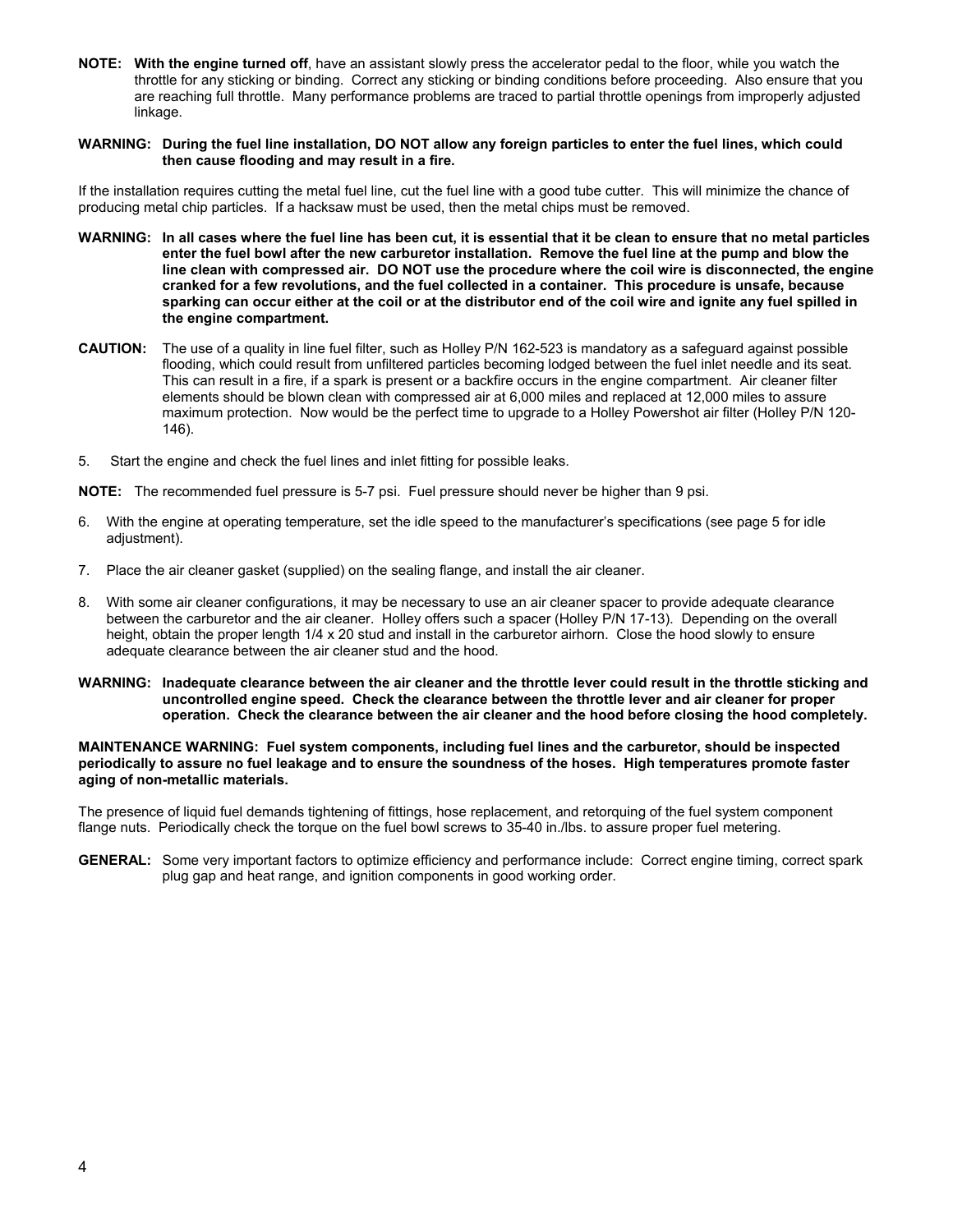## <span id="page-4-0"></span>**IDLE MIXTURE NEEDLES:**

Idle mixture needles control the air/fuel mixture at idle. These have been preset at the factory and should not need any adjustments. However, if you feel that adjustment is necessary, you can use the following procedure to do so. When tuning the idle mixture, you're actually tuning for the best manifold vacuum. Idle mixture needles are found on the primary metering blocks. If you change one idle mixture needle, you must change the other idle mixture needle by the same amount. Here are the proper steps for setting the idle mixture needles.

1. Adjust each idle mixture screw (Figures 3 & 4) 1/8 turn at a time, alternating between each screw. Turn them equally, until you achieve the highest possible vacuum reading without adjusting the curb idle speed screw. Turn screws in to lean the mixture. Turn them out to richen the mixture.



**Figure 2**

- 2. Now that the idle mixture is set, it may be necessary to go back and reset the idle speed using the curb idle speed screw, as shown in Figure 2.
- 3. If a vacuum gauge is not available, use a tachometer to obtain the highest RPM.



**ROUGH IDLE AND VACUUM LEAKS:** If a rough idle persists after the engine has been started and the mixture screws adjusted, check for manifold vacuum leaks. These could result from unplugged vacuum fittings or a carburetor flange gasket that was torn during installation. Recheck for proper attachment of all vacuum lines and check the lines for cracks. If the manifold was changed, a manifold vacuum leak could occur at the cylinder head/manifold surface due to damaged gaskets or improper torquing. Frequently, manifold vacuum leaks occur from the valley side of the manifold. These are very difficult to detect, unless a discernible whistle can be heard.

**NOTE:** In most cases, when rough idle occurs after a carburetor/manifold change, they result from manifold vacuum leaks similar to those described above. Assuring a proper manifold installation, rather than assuming the carburetor is not functioning properly, will ultimately save time.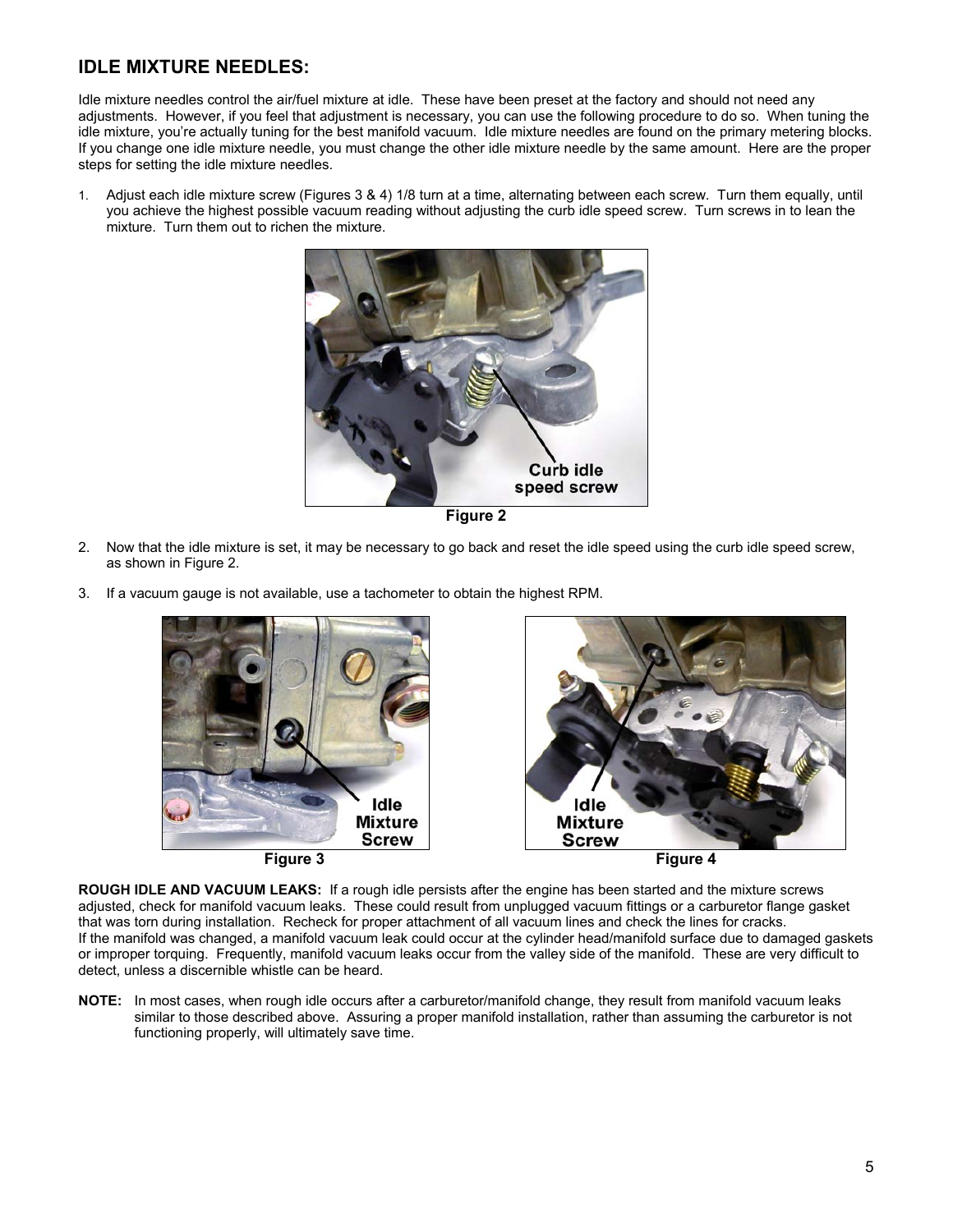# <span id="page-5-0"></span>**FLOAT LEVEL CHECK AND ADJUSTMENT:**

Float adjustments are set at the factory, but variations in fuel pressure could cause a change in these settings. The following procedure shows how to make these adjustments:

- 1. Start the vehicle.
- 2. Remove the float level sight plug.
- 3. Observe the sight plug hole for the fuel level. If none is seen, the level is too low. Fuel should be even with the bottom of the sight plug hole. If fuel comes pouring out of the sight plug hole, the float is set too high.
- **NOTE:** A properly set float level will have the fuel level located at the bottom edge of the sight plug hole, as shown by the line in Figure 5.



**Figure 5**

- 4. To adjust, shut down the engine.
- 5. Loosen the lock screw on top of the fuel bowl just enough to allow you to turn the adjusting nut. Hold the screw in position with the screwdriver.
- 6. Using a 5/8" wrench, turn the adjusting nut in the appropriate direction: Clockwise to lower the float and counterclockwise to raise the float.
- 7. Turn the adjusting nut in increments of 1/4 of a rotation.
- 8. Retighten the lock screw.
- 9. Restart the vehicle and observe the sight plug hole.
- 10. Repeat steps 1 through 9, as necessary.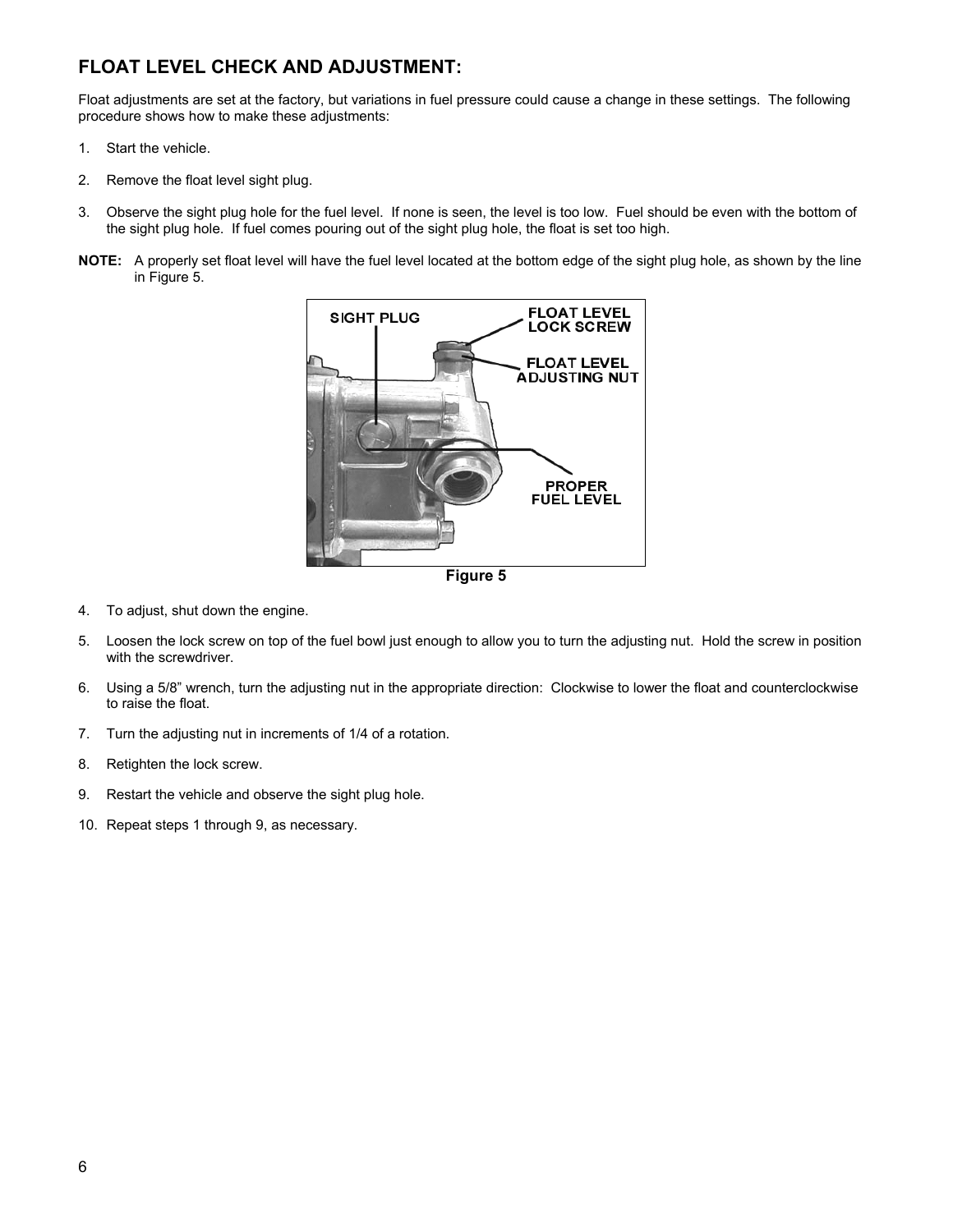### <span id="page-6-0"></span>**JETTING (EMULSION JETS):** (For 0-80787-1 only)

Standard Holley jetting is as shown below:



Emulsion jets are available separately as P/Ns shown below or as a kit as P/N 36-322, which includes the following bleed sizes (10 each) in it: Blank, .020", .031", .040", .046", & .052". A replacement metering block is available under P/N 134-276.

| P/N    | <b>HOLE SIZE</b> | P/N    | <b>HOLE SIZE</b> | P/N    | <b>HOLE SIZE</b> |
|--------|------------------|--------|------------------|--------|------------------|
| 142-00 | .000"            | 142-33 | .033"            | 142-52 | .052"            |
| 142-20 | .020"            | 142-35 | .035"            | 142-55 | .055"            |
| 142-21 | .021"            | 142-36 | .036"            | 142-59 | .0595"           |
| 142-22 | .0225"           | 142-37 | .037"            | 142-62 | .0625"           |
| 142-24 | .024"            | 142-38 | .038"            | 142-64 | .0635"           |
| 142-25 | .025"            | 142-39 | .039"            | 142-67 | .067"            |
| 142-26 | .026"            | 142-40 | .040"            | 142-70 | .070"            |
| 142-28 | .028"            | 142-41 | .041"            | 142-73 | .073"            |
| 142-29 | .0292"           | 142-42 | .042"            | 142-76 | .076"            |
| 142-31 | .031"            | 142-43 | .043"            | 142-78 | .078"            |
| 142-32 | .032"            | 142-46 | .0465"           |        |                  |

### <span id="page-6-1"></span>**JETTING (MAIN JETS):**

Due to varied applications that a universal performance carburetor will work with, a few tips on jetting are provided to help you understand their purpose.

- 1. Out of the box jetting should be close for most applications.
- 2. Carburetors are calibrated at 70° at sea level. Decrease the jet size, one number for every 2000 ft. increase in altitude.
- 3. Holley jets are broached, flowed, and stamped according to flow rate. **NEVER** drill jets, as this seriously alters flow characteristics. Stamped numbers are reference numbers and **DO NOT** indicate drill size.
- 4. Spark plugs provide the best indication of proper jetting. Consult an ignition manual for proper reading of spark plugs.

### <span id="page-6-2"></span>**POWER VALVES:**

The number stamped on a power valve, such as 65, indicates the manifold vacuum below which the power valve is operational. In this case, all manifold vacuums below 6.5" Hg, the power valve is operating. Generally a 65 power valve is sufficient for most high performance applications that have a manifold vacuum of 12" Hg or higher. However, some problems can result with radically-cammed machines equipped with automatic transmissions. These vehicles often "idle" at 2000 rpm, approx. 6.0" Hg. At this point the main nozzles are starting to feed and richen the mixture (supplied by the power valve) and the engine will probably "load up". To correct this problem, install a 45 or 35 power valve. If the engine has a manifold vacuum of 12" Hg or less, a good way to determine power valve size is take the manifold vacuum at idle and divide that number by two. The answer is the power valve size. This will provide idling and proper fuel flow under wide-open throttle conditions when manifold vacuums seldom rise above 1" Hg.